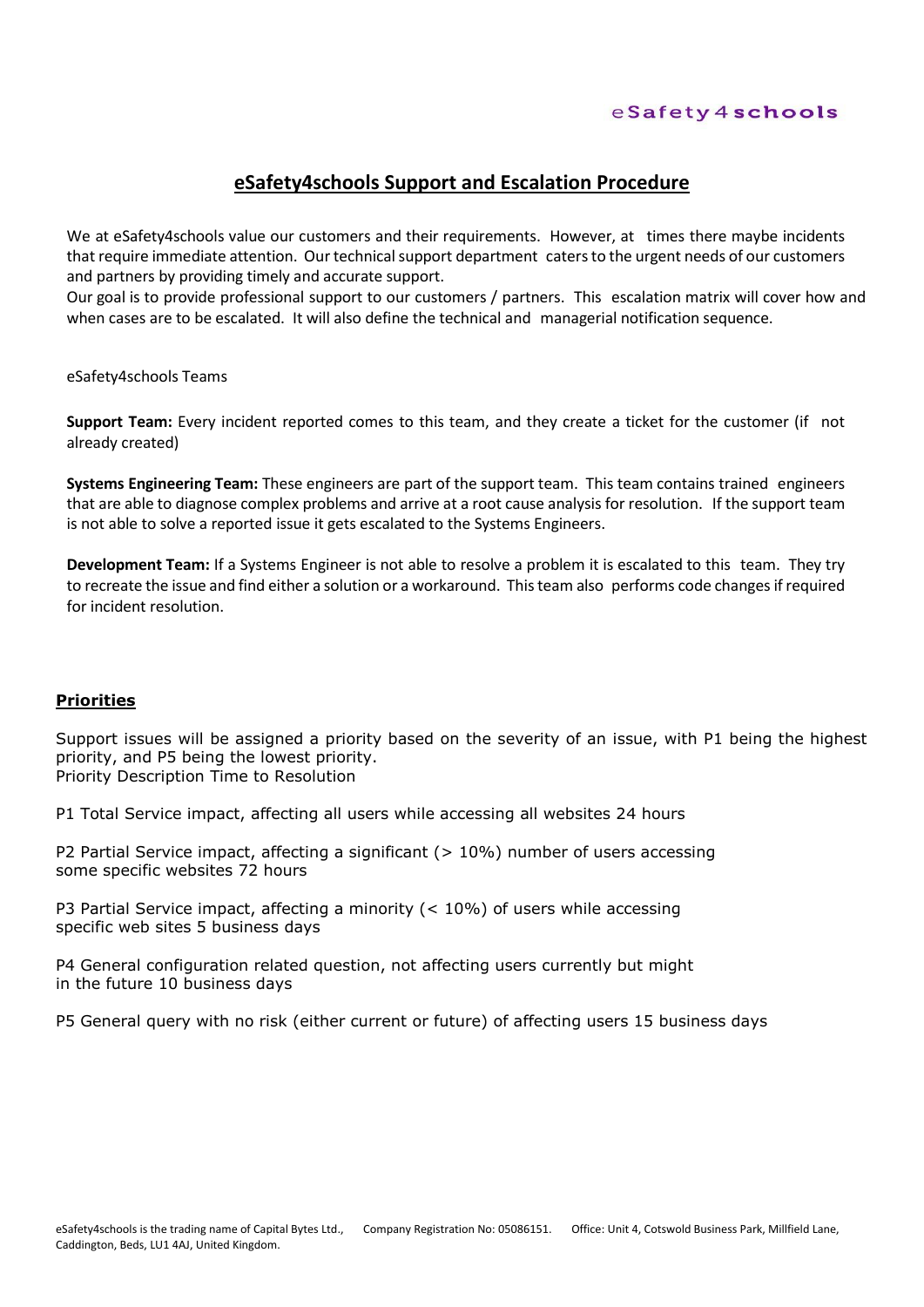#### eSafety4schools

### **SLA**

4 hours response (within normal business hours) best efforts outside of these times 24 working hour fix - unless fault caused by 3rd party (ie out of our control).

#### **Service Credits**

Service Credit will apply only for service affecting incidents (Priority 1 to Priority 3) A 1% credit note of the licence fee will be granted for each hour that the incident remains in breach (within normal business hours), up to a maximum of 25% of the total per-month license fee.

Any disruptions caused by or at the fault of any other third party will not entitle users to Service credits.

# **Escalation Guidelines**

eSafety4schools follow an approach where all the incidents are handled in the most proficient manner

- 1. As soon as an incident is reported a ticket is generated (if not already done so by the customer) and the customer / partner are notified of the ticket number.
- 2. As per the incident reported, Capital Bytes will assign a Priority to each and every incident.
- 3. The first response to the customer/partner support is sent within 4 Hours of our normal support line hours.
- 4. By default every incident is first handled by the Support Team.
- 5. If Support Team is not able to resolve the incident it is escalated to the Systems Engineering Team.
- 6. In case it's a Priority 2 or higher, it is directly escalated to the Systems Engineering Team.
- 7. If Systems Engineering Team is not able to resolve the incident in 2 business days, the ticket is escalated to the Development Team.
- 8. The Development Team works on the issue and either gives a workaround, or provides a solution to the customer within 5 business days.
- 9. Every incident is updated on a daily basis.